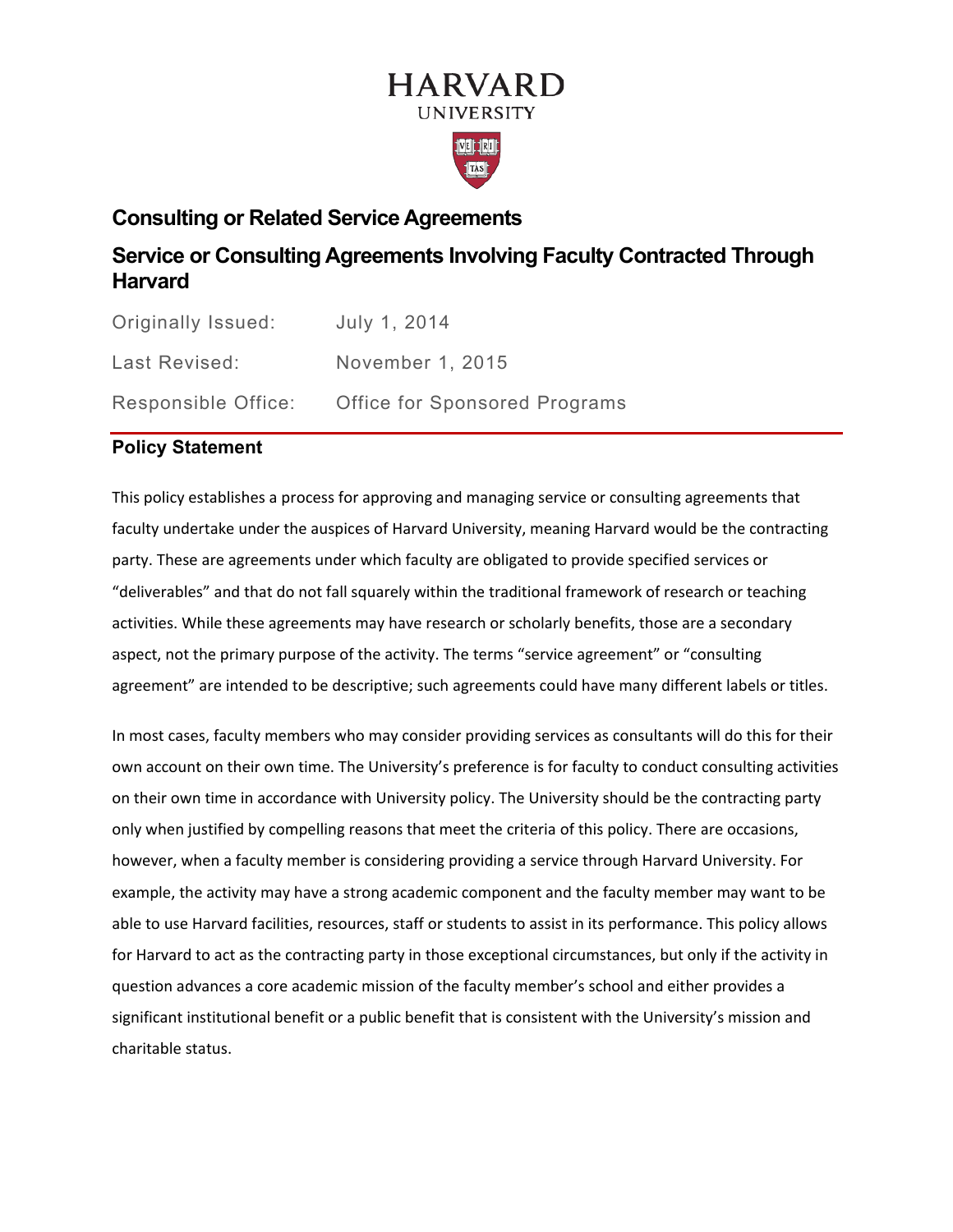By way of illustration, but without limitation, services that faculty may seek to provide under the auspices of Harvard may include:

- Performing an evaluation or assessment of an external program, such as an educational program or public health initiative;
- Establishing rating criteria, such as standards for measuring health or safety outcomes;
- Providing technical assistance to a foreign government in areas such as social, health or economic services;
- Assisting a city government in its urban planning.

#### **Benefits and Risks**

Often, participating in service agreements involves high-profile and challenging projects that may benefit members of the Harvard community by, for example:

- Adding significantly to faculty (and student) expertise;
- Demonstrable connections to curriculum development, new teaching cases, and executive education program development;
- Engaging faculty in domestic and international matters that are highly relevant to their teaching and scholarship;
- Initiating or reinforcing strong institutional relationships that can serve long-term University and school interests.

Though there may be much to recommend the pursuit of these arrangements, especially where there is a substantial potential to advance scholarship and education, these arrangements may also pose risks that need to be managed.

Service arrangements are more complicated for the University to manage than routine sponsored research agreements because of the expectations of the external entities, who perceive themselves as clients rather than sponsors. Such activities are particularly challenging in the natural or physical sciences due to the University's Intellectual Property Policy and Bayh-Dole obligations. Issues to be considered in evaluating service arrangements include the following potential risks: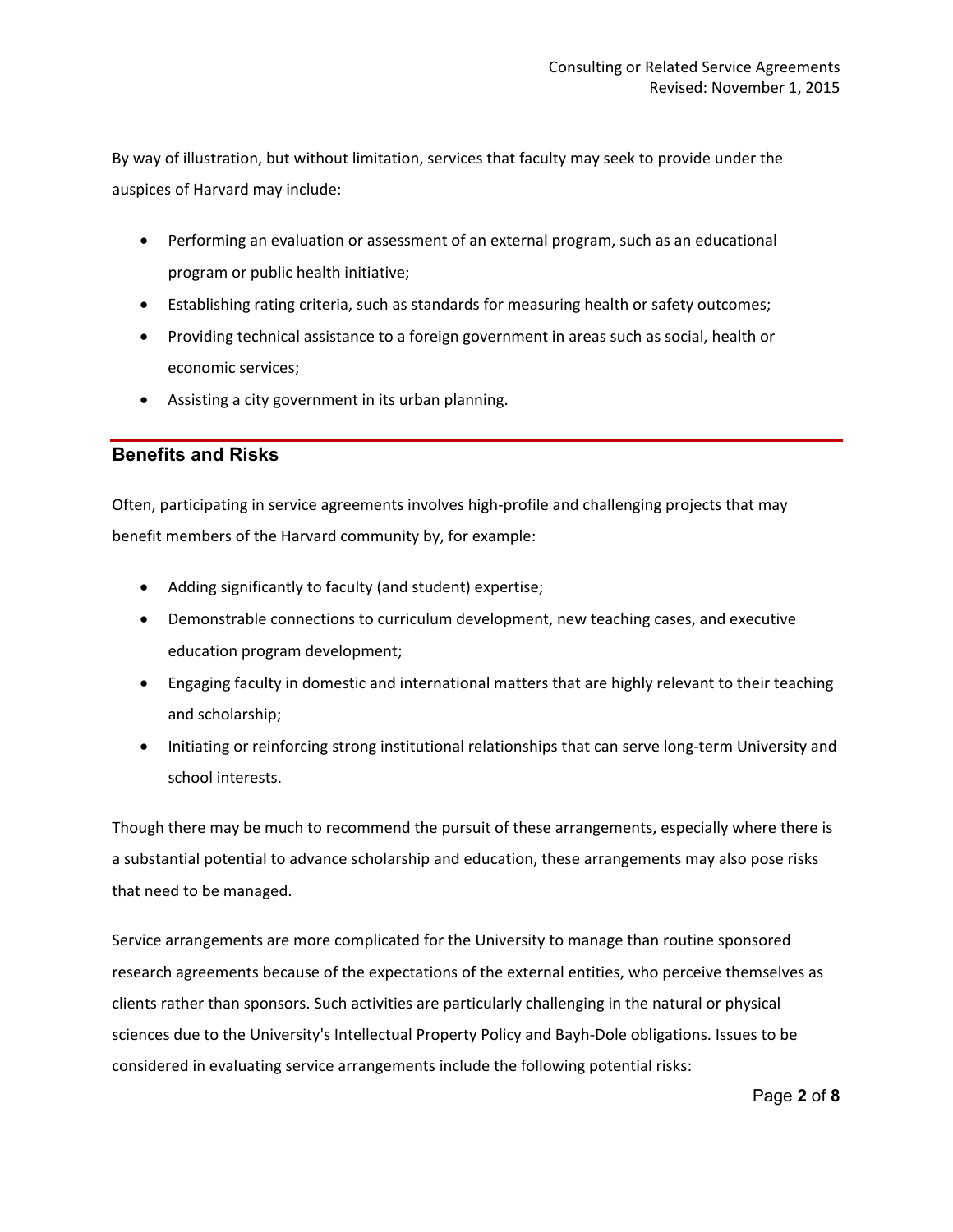- Harvard, as the contracting party in these arrangements, bears the risk of liability or reputational harm for non-performance or poor performance of agreed-upon tasks and for unsatisfactory contract "deliverables." Potential contract damages here may reach beyond the payments to Harvard and could include consequential damages, such as lost profits, from the downstream effects of contested performance.
- Unlike in sponsored research arrangements, in which the sponsor may be presumed to be committed to the principles of objective science or the enhancement of the public welfare, "clients" in service arrangements may be more focused on obtaining specific results and may wish to be more involved in directing performance of the services. Institutional integrity and impartiality may be called into question if expectations are not properly managed at the outset.
- The use of Harvard students, post-doctoral candidates, and staff to assist in these projects also raises unique policy issues. Harvard has a duty to students and postdoctoral fellows in particular. They should not be made to work on projects unless the work advances their educational goals.
- The interests of faculty, students, and the institution must be safeguarded in the negotiation of such arrangements to assure them that they may generate and publish works of scholarship, receive proper credit for their work, obtain appropriate intellectual property rights in the work product, and avoid confidentiality or other obligations that may compromise transparency and injure reputations.
- Special attention must be paid to assure that these arrangements comply with Harvard's obligations as a tax-exempt organization.
- Because such arrangements pose unique risks in the university setting and are challenging to negotiate, instances where service agreements are made with Harvard as the contracting party are expected to be exceptional, not routine.

#### **Statement of Principles and Basic Criteria**

Given the considerations discussed above, service arrangements where Harvard University will be the contracting party must meet the following basic criteria: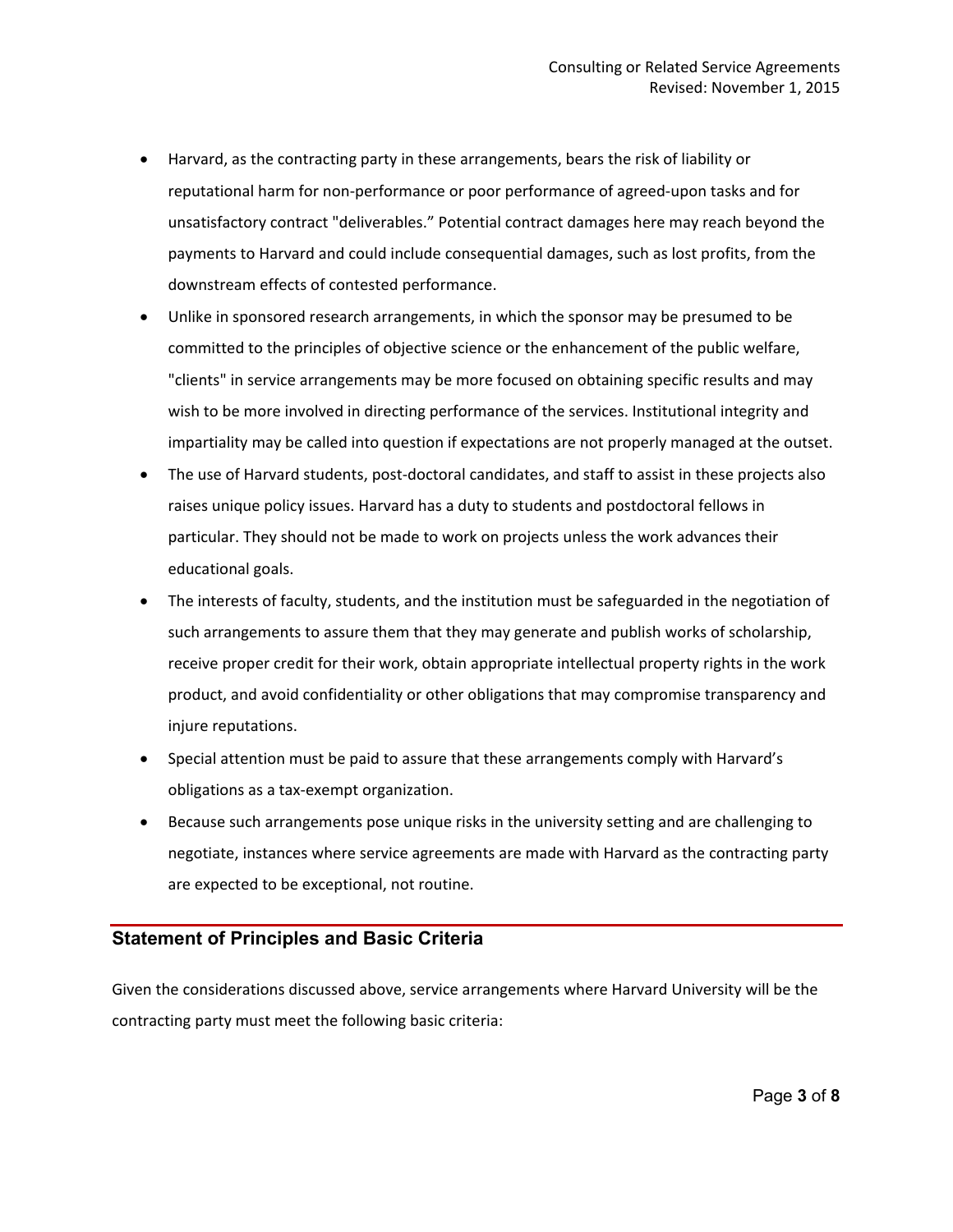- 1. The project must (i) advance a core academic mission of the school and (ii) either provide a significant institutional benefit or a public benefit, all as determined by the Dean's approval of the project.
- 2. The project must be submitted for a Provostial Review.
- 3. If students are to participate in the activity, the school must assure that the activity will provide a learning experience that advances their educational goals, and that students will be free to use and disclose details of the experience in their academic and career pursuits.
- 4. The school should ensure that the activity complies with all relevant Harvard policies such as the use of Harvard's name, facilities and resources; use of human subjects; intellectual property rights, etc.
- 5. The service arrangement must present manageable and limited risks, generate sufficient revenue to pay for full performance that includes both the direct charges associated with the activity and Harvard's negotiated IDC, and be properly accounted for from a tax perspective, all as determined by Provostial review with the assistance of the Office of the General Counsel (OGC).

## **Statement of Process**

- 1. When the Provost's Office, the Office for Sponsored Programs (OSP), OGC, or any of the various research administration offices at the schools is asked to assist faculty in negotiating an agreement, the first preference is that such agreements should be structured as consulting agreements between a faculty member, in his or her private capacity, and the external entity. This would not allow the faculty to use Harvard resources (other than incidentally) or, ordinarily, to involve staff and students in the work.
- 2. If this is not possible, but there is a possibility that publishable research may emerge from such a project, the next preferred arrangement would be to work with the outside entity to re-fashion the project as a sponsored research agreement. This would allow the project to meet the University's Research Policies and provide for the monitoring and reporting of the progress of the activity through the University's GMAS system. In this case, depending on the sponsor of the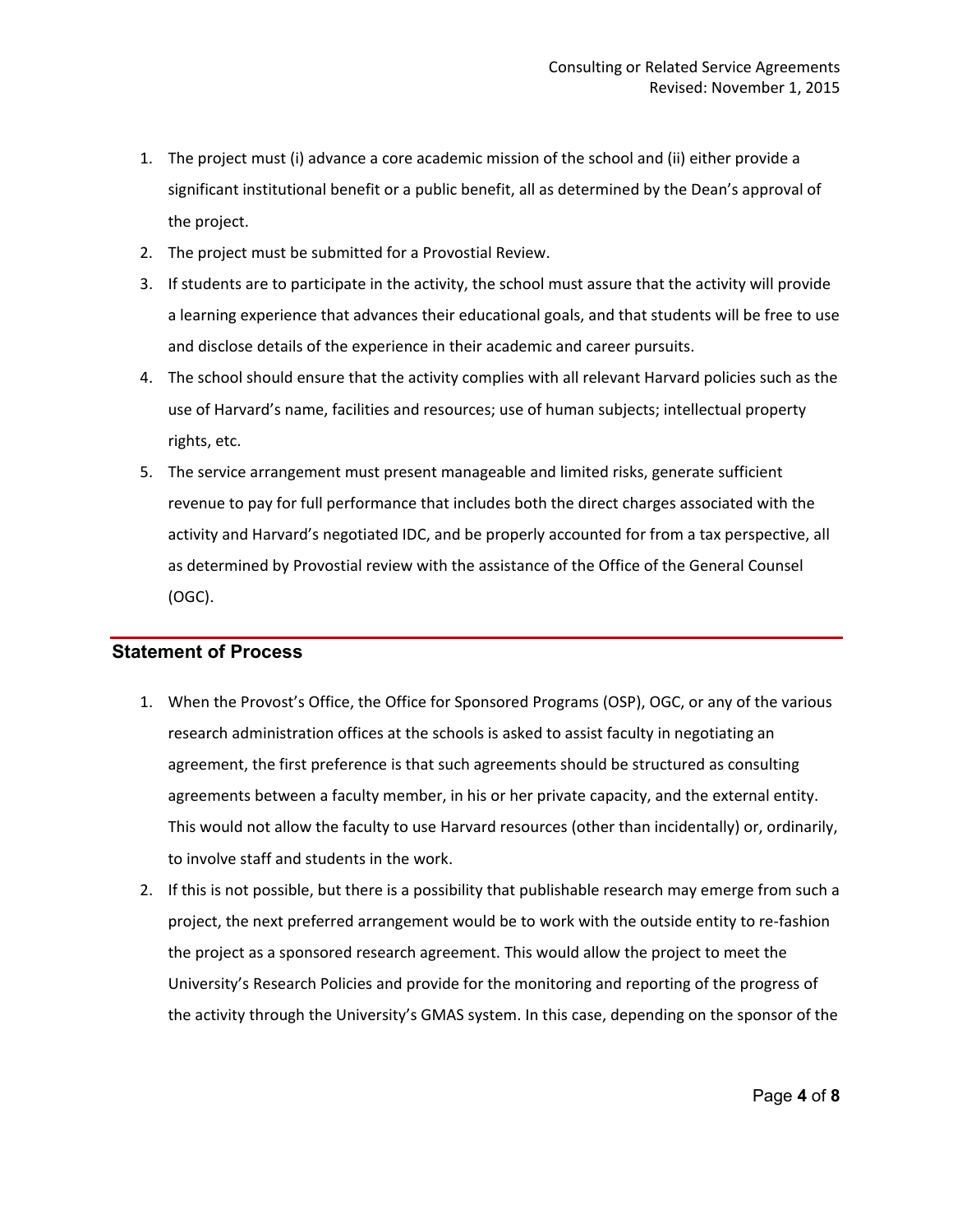project, OSP (or Longwood SPA offices) and/or the Office of Technology Development (OTD) would handle the agreement in the usual manner.

- 3. If neither of these alternatives can be achieved, then the arrangement may be handled as a service agreement under the following procedures. The first step is for the faculty member to obtain approval of the project from his or her Dean, which will then be sent to the Provost's Office for review. The Dean's approval should be in writing and should indicate the rationale for the arrangement, i.e., the reasons that the project advances a core academic mission of the school and either provides a significant institutional benefit or public benefit. The Dean should also acknowledge and address the risks the arrangement presents to the school, as well as the extent to which the agreement will require use of school resources, including students and/or non-faculty staff. If the project will involve the use of students or post docs, the Dean should address how their interests will be protected consistent with this Policy.
- 4. Once decanal support is obtained, the proposed arrangement will be reviewed by the Provost's Office. This review will focus on matters such as reputational and other risks and risk mitigation strategies, feasibility, use of the Harvard name, restrictive privacy and confidentiality clauses that prohibit communications about the work product or restrict the ability of faculty or students to use and publish their own work. The Provost's Office may recommend that a school level committee or board be established to evaluate the work product and review the academic/scholarly merits/value of said (?)work product. In the event of disagreement between the Dean and faculty on the one hand, and those conducting Provostial review on the other, the Provost will be called upon for his judgment and direction. If the outcome of this review is a decision to proceed, this information will then be communicated back to the school and to OGC.
- 5. OGC will negotiate these agreements and assure that the appropriate tax officials at Harvard undertake the UBIT (Unrelated Business Income Tax) analysis of the project and will confer with the Treasurer's Office regarding any limitations imposed by the financing of the Harvard facilities proposed for use in the project. Schools will be responsible for implementing the necessary accounting procedures that OGC recommends. In negotiating these agreements, OGC will ensure at least the following unless the school requests, and the Provost's Office grants, an exception: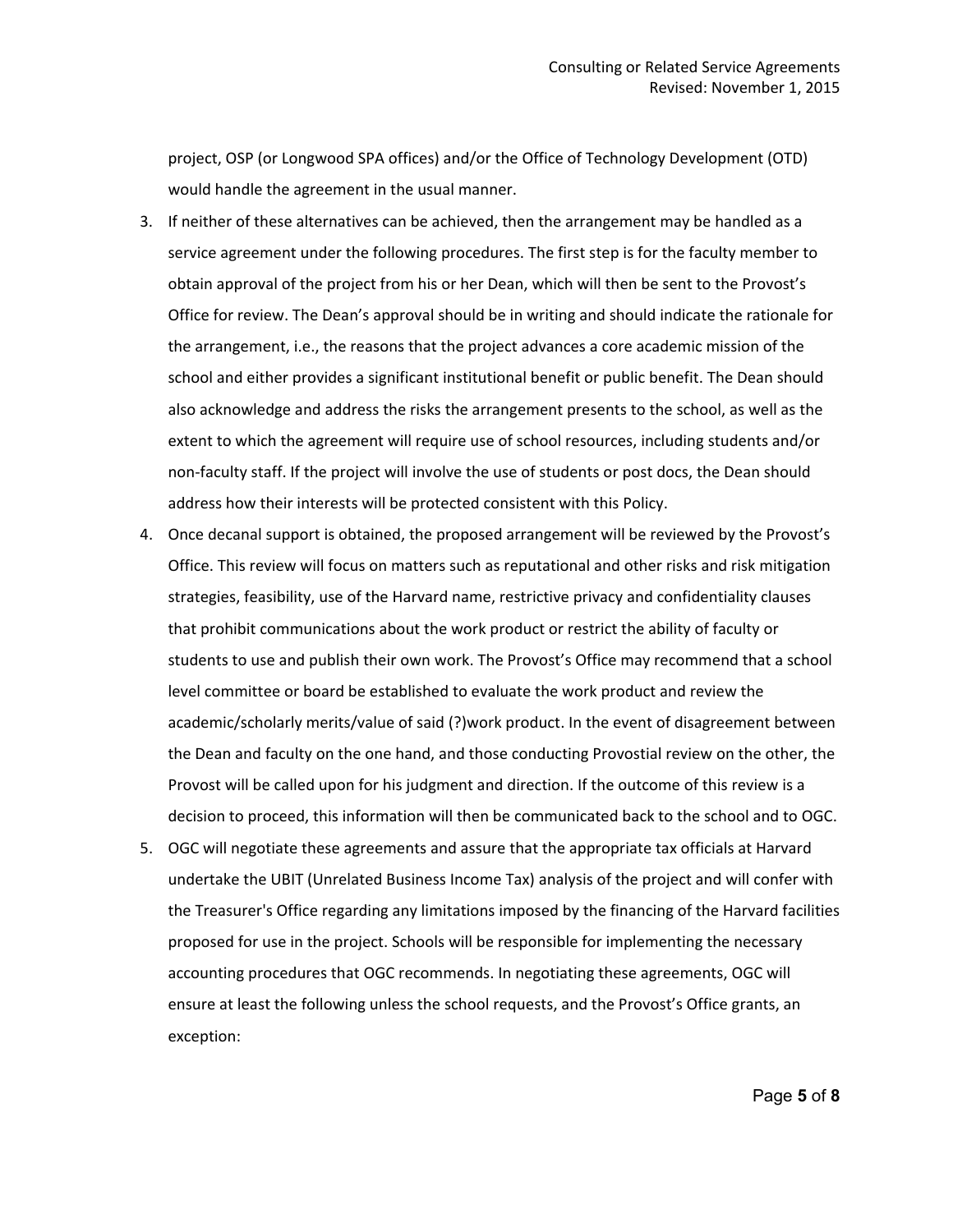- A. Harvard will give no indemnity or warranties as to the quality of the work product or as to the timeliness of performance;
- B. Harvard may allow the external entity to own the copyrights or other intellectual property rights generated in the course of the services, but the client must grant Harvard and other non-profit entities, at a minimum, a royalty-free license to permit its faculty and staff to use the work product for teaching, research, and publication after a defined reasonable interval, most often limited to no more than 60 days. If Harvard intends to grant copyright ownership or other rights in the work product to the external entity, the project may not proceed if the faculty, students, and others whose copyrighted works or other rights are not automatically owned by the University are not willing to assign the copyrights or other rights to Harvard by means of a written assignment prepared by OGC and administered by the school;
- C. Harvard may agree to keep its work product confidential (subject to standard confidentiality exceptions), but faculty and staff will gain, after a reasonable interval, most often limited to 120 days and preferably a shorter period, the ability to use and disclose information they have generated for teaching and research purposes. (Students and post docs should not be asked to work under confidentiality obligations other than obligations that may flow from professional or legal requirements, such as those applicable to law or medical students.) Harvard may agree to maintain confidentiality for a period longer than 120 days for defined, demonstrably sensitive information, such as human resources records, identifiable employee personal health or financial information, corporate or enterprise financial information, trade secrets of the external entity, or other private commercial information that may become known to Harvard faculty, students, or staff in the course of providing services, but that has no significance to the academic or scholarly work of these individuals;
- D. Harvard will have the right to terminate the contract without liability in the event that one or more of the project's key personnel leave the University or are otherwise unavailable to perform the work.
- 6. If OGC identifies important institutional interests that may be compromised by contract demands of the external entity, OGC should call upon the following parties, as appropriate, for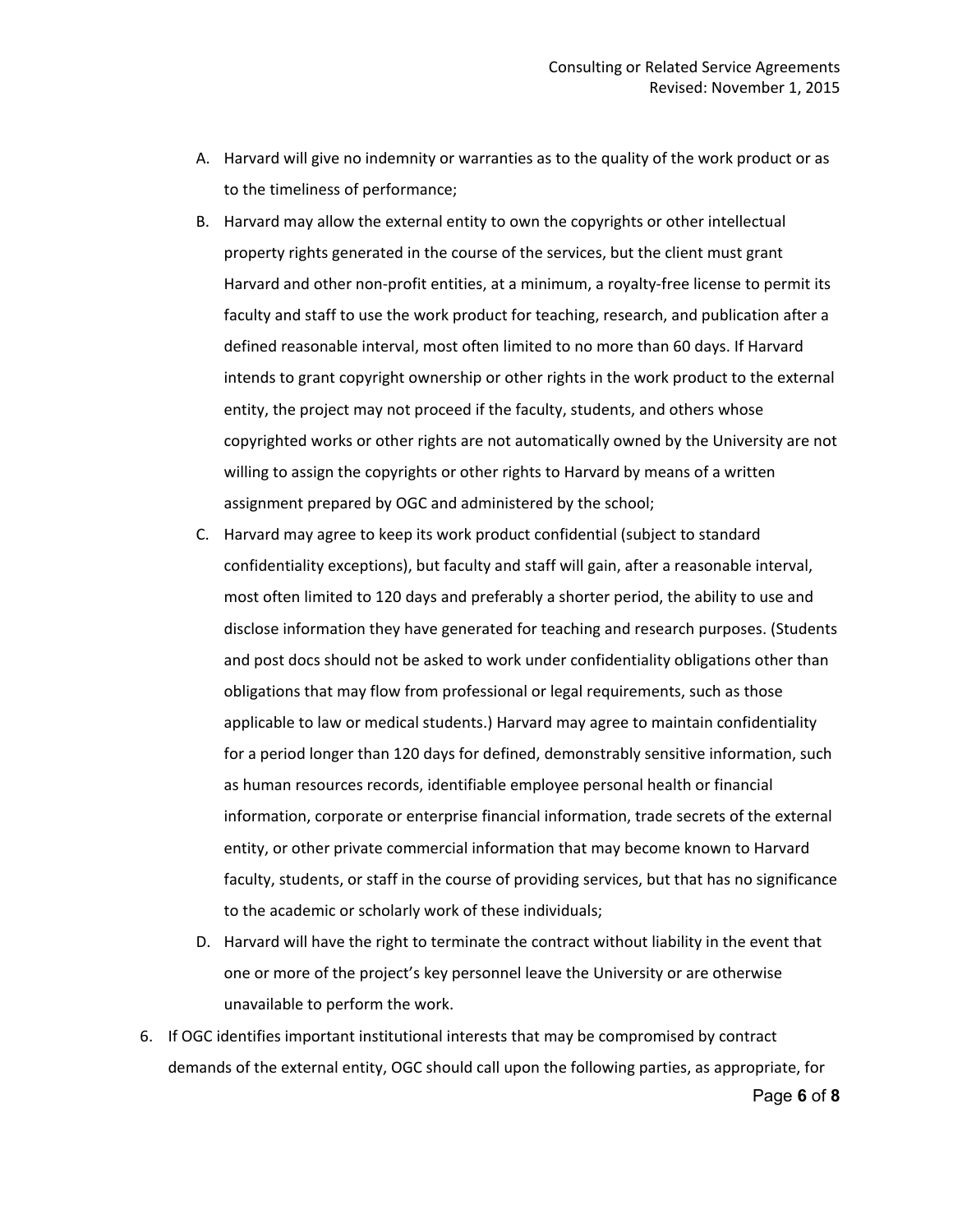advice and direction: faculty members, school officials, and the Provost's Office. Issues relating to projects with significant international activities should also be referred to the Vice Provost for International Affairs.

7. Once negotiations have concluded, the contract should be signed by the appropriate school authorized official. The school will be responsible for maintaining the contract and for monitoring performance.

### **Definitions**

#### **Bayh-Dole Act or University and Small Business Patent Procedures Act**

United States legislation dealing with intellectual property arising from federal government-funded research. The Bayh-Dole Act, was passed in 1980 in an effort to encourage the commercialization of inventions made within federally-funded research programs. It allows universities, non-profit organizations, and small businesses to elect to retain title to inventions resulting from federallysponsored research, and it also allows these institutions to exclusively (or non-exclusively) license the technologies to the marketplace for the public good.

#### **Unrelated Business Income Tax (UBIT)**

Section 513 of the Internal Revenue Code defines an "unrelated business" as an activity which is regularly conducted and not substantially related to the purpose for which the nonprofit organization was granted its exempt status. Subject to certain statutory exclusions and modifications, any income from such unrelated business income activity that exceeds its allowable deductible expenses is subject to unrelated business income tax. Annually, the University is required to report and remit any UBIT to the IRS.

### **Contacts & Subject Matter Experts**

- [Grants and Contracts Officers](https://osp.finance.harvard.edu/osp-people)
- [Harvard Office for Sponsored Programs](https://osp.finance.harvard.edu/)
- [Harvard Chan School Research Administration](https://hcsra.sph.harvard.edu/)